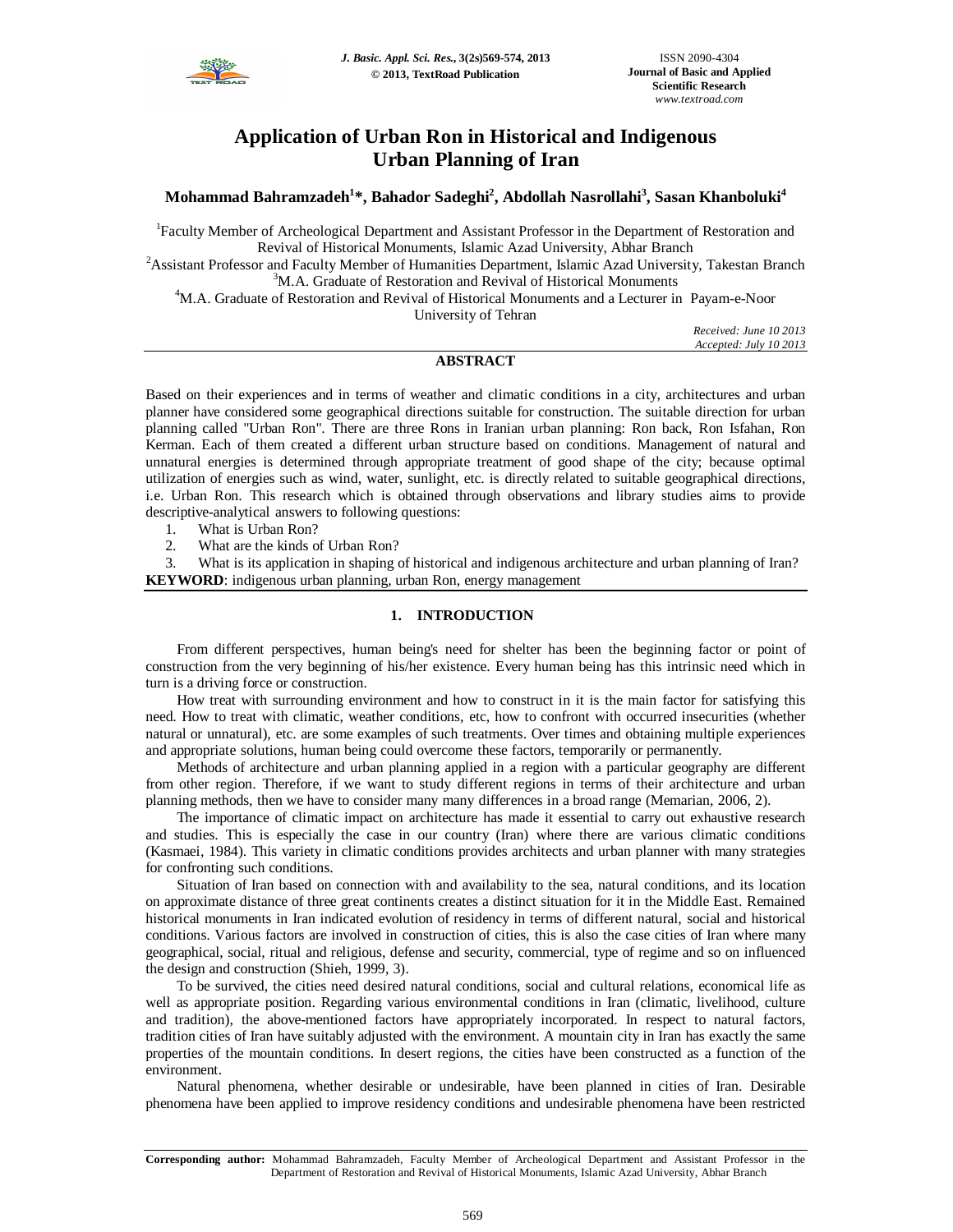by special techniques and methods. Although, technical knowledge in respect to time had its particular features, urban planning in the past provided very interesting techniques to utilize nature desirably (Shieh, 1999, 4).

# **2. Shaping of City Based on Design and Plan**

Designers and architects of traditional buildings in Iran using their power of thought and knowledge of surrounding environment had created unique works in which not only they considered the beauty but also took into account their utility and permanent function against undesired conditions of the environment. It also was an important issue in Iranian urban planning in the past, so as city positioning, building placement with respect to direction of sunlight and predominant wind, direction of city development, direction and type of alleys, and position of city squares for directing of air in alleys, Bazaars, and houses, all had been determined carefully in respect to geographical climate.

Diagram1: Effective factors on city construction. Source: the authors.



There are two opposite factors at work in construction of buildings and cities of Iran which answered to some why questions: 1. Utilization of the nature which was born by human being's nature and considers the phenomena, proportions, and relationships between phenomena during four seasons and during every twentyfour hours. 2. Respect for the nature which was born by human being's culture. It avoids any violation against nature and sometimes means holiness for the nature (diagram 1).

Through some studies on identification of architecture and urban planning in Iran, we simply found out that, in the past, Iranians had utilized the benefits of their natural environment in simplest but most prudent manners (Alpano et. Al, 205, 83). Most essential feature of urban planning in Iran, before and after Islam, is shaping and organizing based on predetermined plans and designs. It is especially evident in Iranian cities before Islam.

Study of list of the Iranian cities constructed since third millennium B.C. indicates that the context and physical construction of these cities and their networking had entirely been developed based on pre-studied and experienced plans. Position of the major urban buildings and their relationship with each others, open space between them such as squares, main and secondary connective networks, water supply and waste-water treatment networks, and sloping, all indicate that their location in the map of city had been considered with respect to each other to provide a context and physical construction satisfying the needs of residents. It was tried to positioning the city in such a manner, that in addition to availability to water, different parts of the city had a broader perspective than their surrounding nature.

Using skilled techniques for platforming in Takht-e Jamshid (Persepolis), observing volume proportion of the units and height of each of them in proportion with the other, considering direction of empty and filled surfaces, and stonecutting facades incorporated with radiation of sunlight provided valuable credit for this monument. It is believed that Takht-e Jamshid buildings in relation to the angel of sunlight radiation had been constructed in the first day of the year. Today, studies of construction affairs take carefully into account the direction of buildings on the basis of angle of sunlight radiation at its highest and lowest point during a year in order to utilize the solar heat during winter, to provide a shelter against it during summer and to decrease energy consumption in complex construction.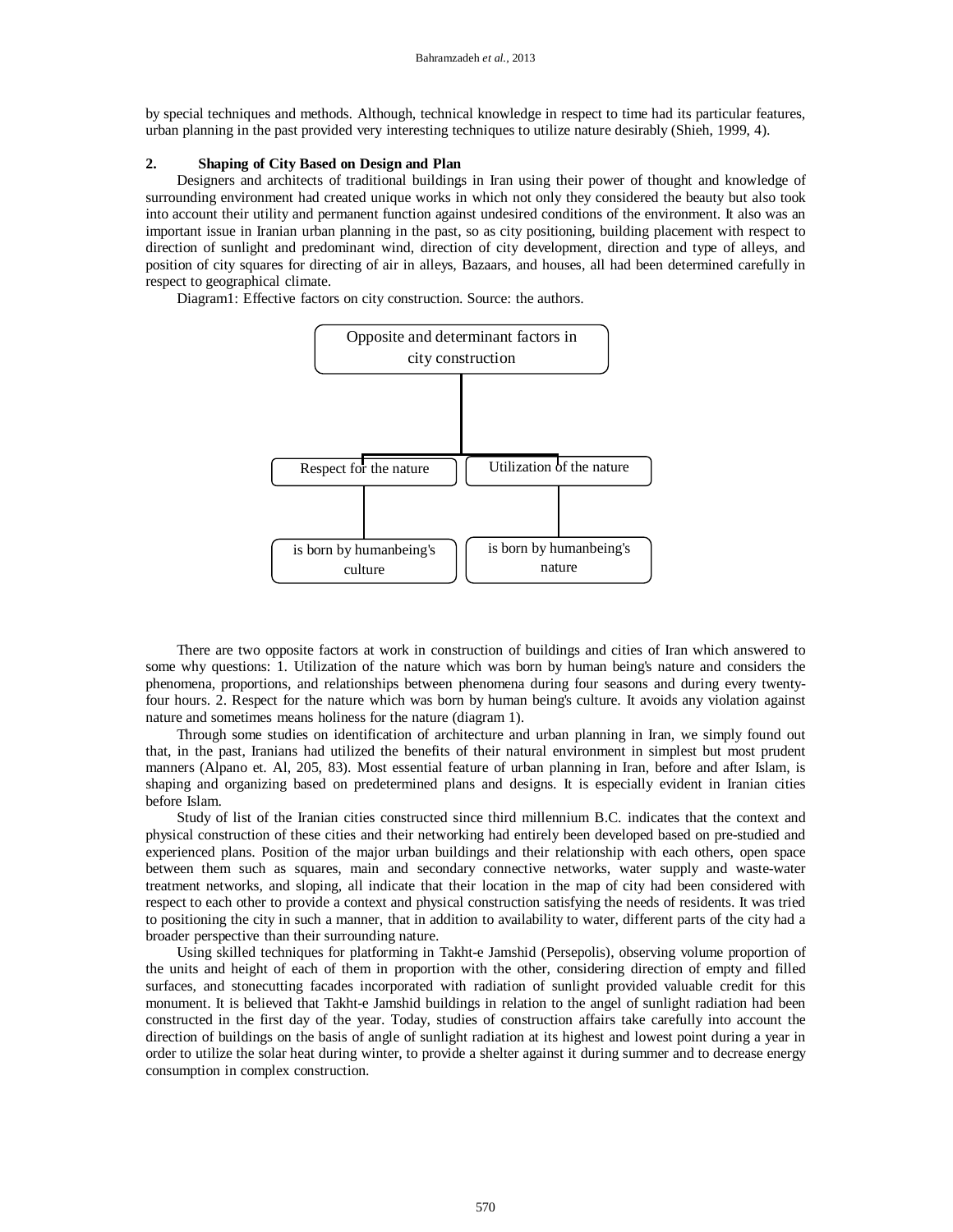When constructing Bishapour city during Sasanian reign, urban designers, with respect to its geographical position and its warm weather during summer, consciously constructed all of its buildings in 35 degrees deviation from the geographical north (Varjavand, 1996).

## **1. Impact of Climate or Environmental Conditions**

Climatic factor involves weather, evenness and unevenness and in general elements of natural environment. The later play so major role in shaping of living center and city that many researchers considered these elements as the essential factors of development early civilization and they believed that it would be impossible to construct physically without them and it will be so. What makes climatic factor so important is its definite effect on physical construction and spatial perception and manifestation of the living center and city which despite substantive advances in technology and science in providing unreal living conditions is still the most important factor in spatial organization. In order to identify a historical city comprehensively, it is necessary to provide detailed definitions for climate (Habibi, 2003, four).

#### **1.1. Effect of Sunlight Radiation on the Building**

In addition to sunlight for supplying the light of building in accordance with its design, the sunlight also turns into heat. To utilize sunlight in a desired manner, the sunlight needs to be harmonized with the type of building, local climatic conditions and its distribution in different internal and external parts of the building. It should be noted the position of light changed with respect to direction of radiation in different seasons; its position alternates from straight to inclined and vice versa (Zomarshidi, 2002, 2).

There are some points that must be considered here, including, the southern walls receive the most amount of sunlight radiation during Azar (Novemeber) and the least amount of it during Khordad (June). These walls receive sunlight radiation from sunrise to sunset from Shahrivar (September) to Esfand (March). Southeast and southwest walls receive more sunlight during winter. Although the energy of solar radiation on the earth is very high, it could just be considered as a weak thermal source which has high quantity and low quality. However if it is utilized appropriately and timely can provide a good substitution for fossil energies. Urban Ron and appropriate orientation of the city is highly effective in this regard (figure 1).

# **1.2. Effect of Wind**

As wind is resulted from pressure differences, air current in a building will also be driven through the pressure differences in its two sides. Winds and air currents are among important and effective climatic factors in different regions of Iran. Wind currents have significantly influenced positioning of the cities, shape and architecture. The variety of winds regarding their direction, velocity, humidity, and season of their flowing have variously influenced living complexes.

#### **2. Urban Ron**

Architects and urban designers based on their experiences and weather and climatic condition of a given city have adopted suitable geographical directions. These suitable directions are called Urban Ron (Rasouli, 2010, 9).

In a dictionary of vocabulary of Iranian traditional architecture, Saied Fallahfar defined Ron as follows: direction of placement of a house or any building, common direction of buildings in a region, building orientation in accordance with geographical direction suitable for weather and climatic conditions (Fallahfar, 2010, 135).

Therefore, one of the important issues related to urban planning is orientation of the house or "Ron" which was traditionally determined in terms of weather of the city, solar radiation, direction of desired and undesirable winds (storm, whirlwind, etc.), location and land type. Iranian architects applied a rectangle surrounded with a hexagonal which was the Iranian golden ratio. Hexagonal is a shape that can't be drawn incorrectly, because it consists of equilateral triangles which also can't be drawn incorrectly. Six equilateral triangles together make a hexagonal. Based on the placing rectangle within the hexagonal, three Rons could be considered (diagram 2).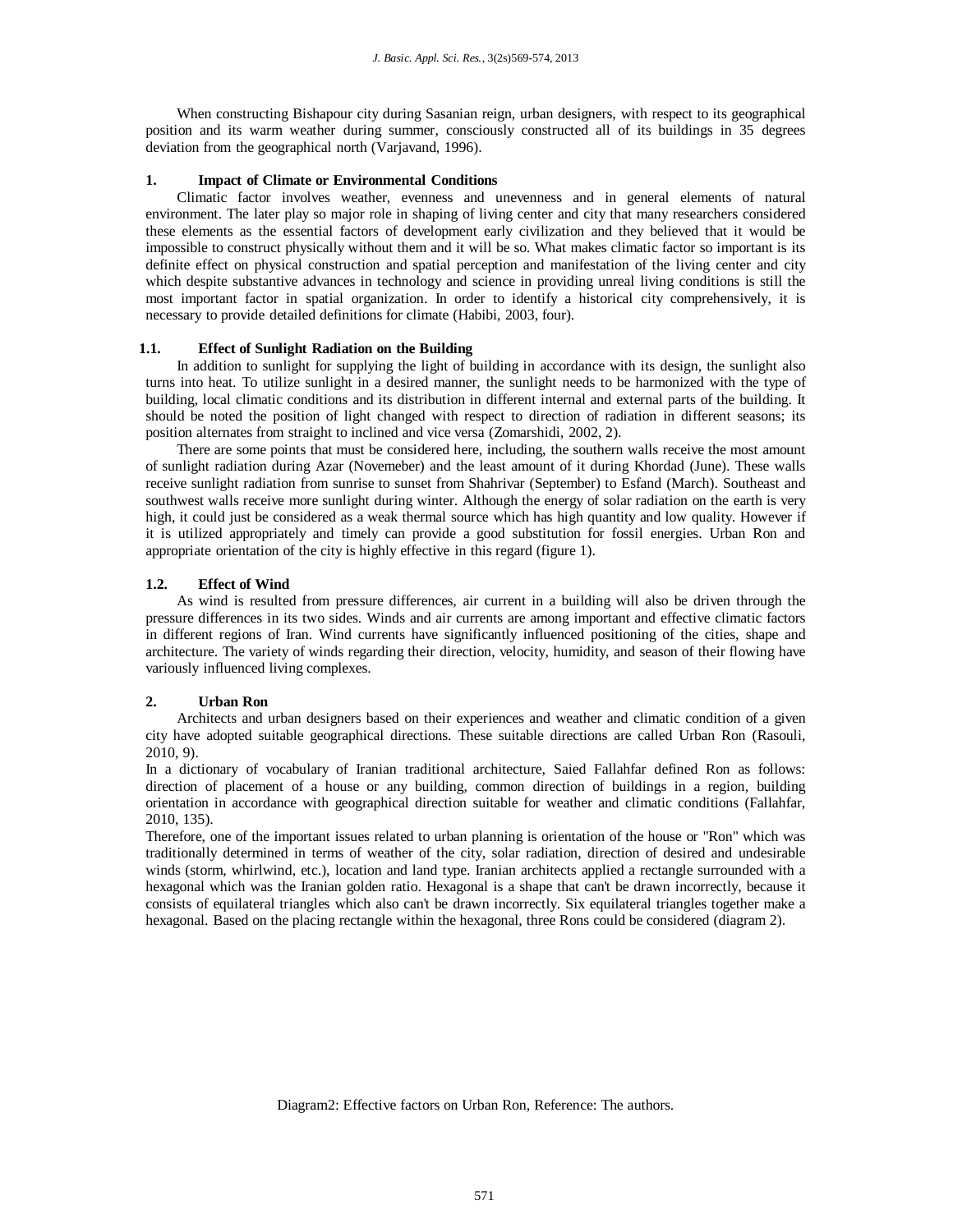

Figure1. Position of the Sun in different seasons of the year. Source: Zomarshidi, 2002

1. Types of Urban Ron



There are three Rons in Iranian urban planning: 1. Ron Back, 2. Ron Isfahan, 3. Ron Kerman (figure 2).

- 1.1. Ron Back: in this Ron, rectangle surrounded by hexagonal is situated northwest-southeast. This Ron has been used in central cities of Iran such as Tehran, Yazd and Tabriz, in northwest cities of Iran and some other cities. This Ron is approximately facing Mecca.
- 1.2. Ron Isfahan: this Ron is northwest-southeast and it is applied in Isfahan, Estakhr, Takht-e Jamshid (Persepolis) and Fars.
- 1.3. Ron Kerman: this Ron has west-east direction and cities like Kerman, Hamedan, villages of Azarbayejan Gharbi in Orartoha's region and some other cities of Iran have been built by this Ron (Pirnia, 2002, 155). Figure2: applying of hexagonal for different Rons; from right to left: Ron Back, Ron Kerman, and Ron Isfahan. It was said that if a city was constructed with due consideration of its Ron, it was afflicted by many contagious diseases and by a wretched state (Rasouli, 2010, 9). Tabriz is an example for application f Ron Back. Generally speking, orientation of building in Tabriz is facing south between 15 degrees of southeast and 10 degrees of southwest, so that the main spaces located in north front such as Tanbi , earrings and sitting rooms are facing to the south (Keynejad & Shirazi, 2005, 162) (figure 1).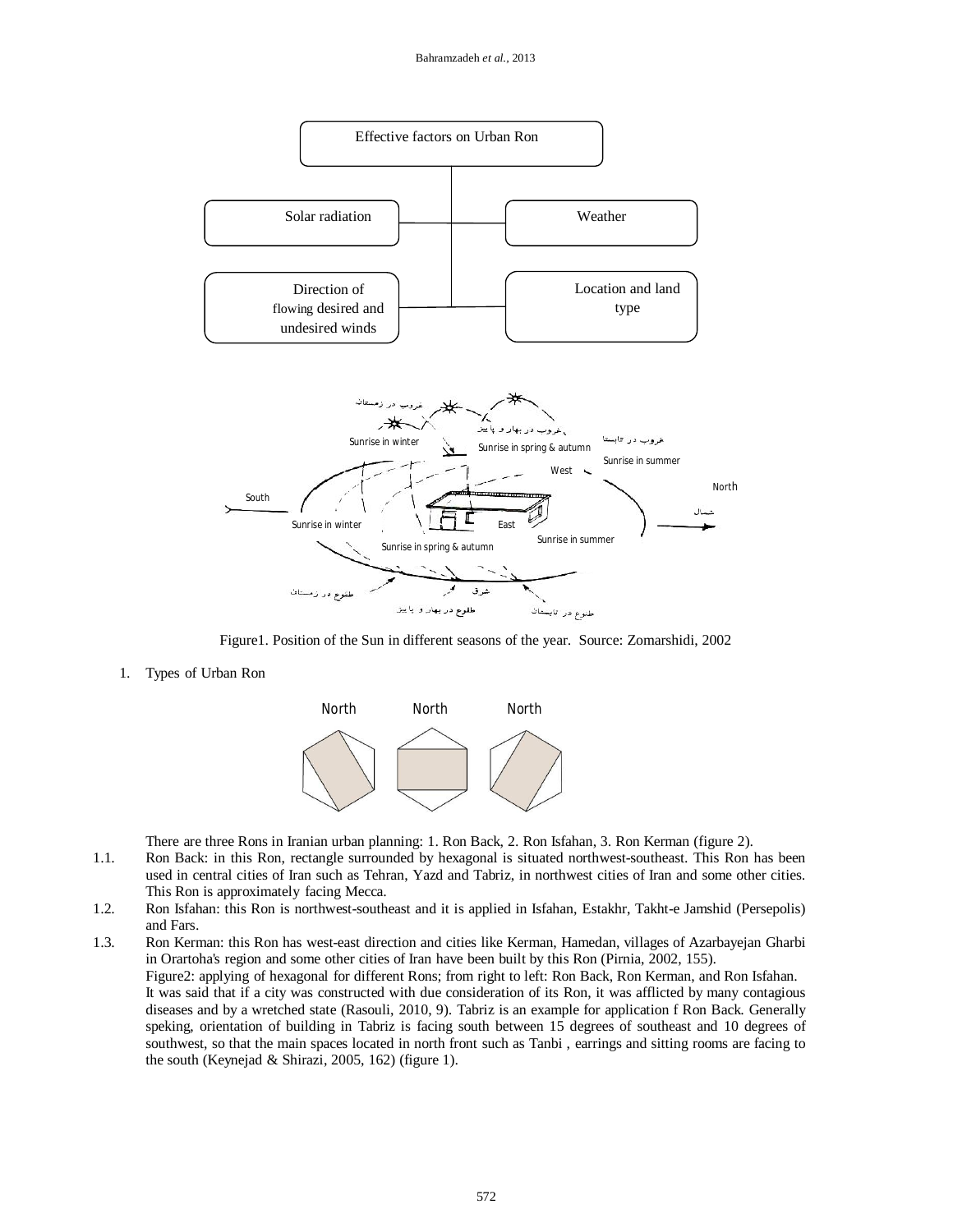

Figure1: Aerial photo of old context of Tabriz. An example of Ron Back in indigenous urban planning of Iran. Source: organization of topography

Isfahan is a successful example of Ron Isfahan in indigenous urban planning of Iran which was organized and shaped in order to create coordination between artificial environment, nature and human's needs. It was tried to provide livable, balanced and coordinated urban environments for human beings through utilization of natural laws and identification of properties of natural elements including water. Since Soltani (Imam) Mosque in Naghsh-e Jahan Square of Isfahan should be constructed to be faced Mecca and hence it would have a Ron different from general orientation of context (Ron Isfahan), therefore to adjust the mosque with adjacent context, it was constructed with a compound geometry. In particular due to its urban functions and multiple accesses to it, the mosque along its external sides was constructed to be adjacent with surrounding pathways, hence to be adjusted with side lines of the pathways. This compound geometry was consisted of geometrical shapes (most often right angeled) which are arranged together based on the principle of adjacency (Habibi Vaheri, 1999, 63) (figures 2, 3).



Figure2: Aerial photo of Isfahan in 1956. An example of Ron Isfahan applied in indigenous urban planning in Iran. The role of water in shaping and developing of Isfahan is significant. Source: Organization of Topography.



Figure3. Naghsh-e Jahan Square in Isfahan and 45-degree rotation of Soltani (Imam) Mosque of Isfahan. Source: Personal archive.